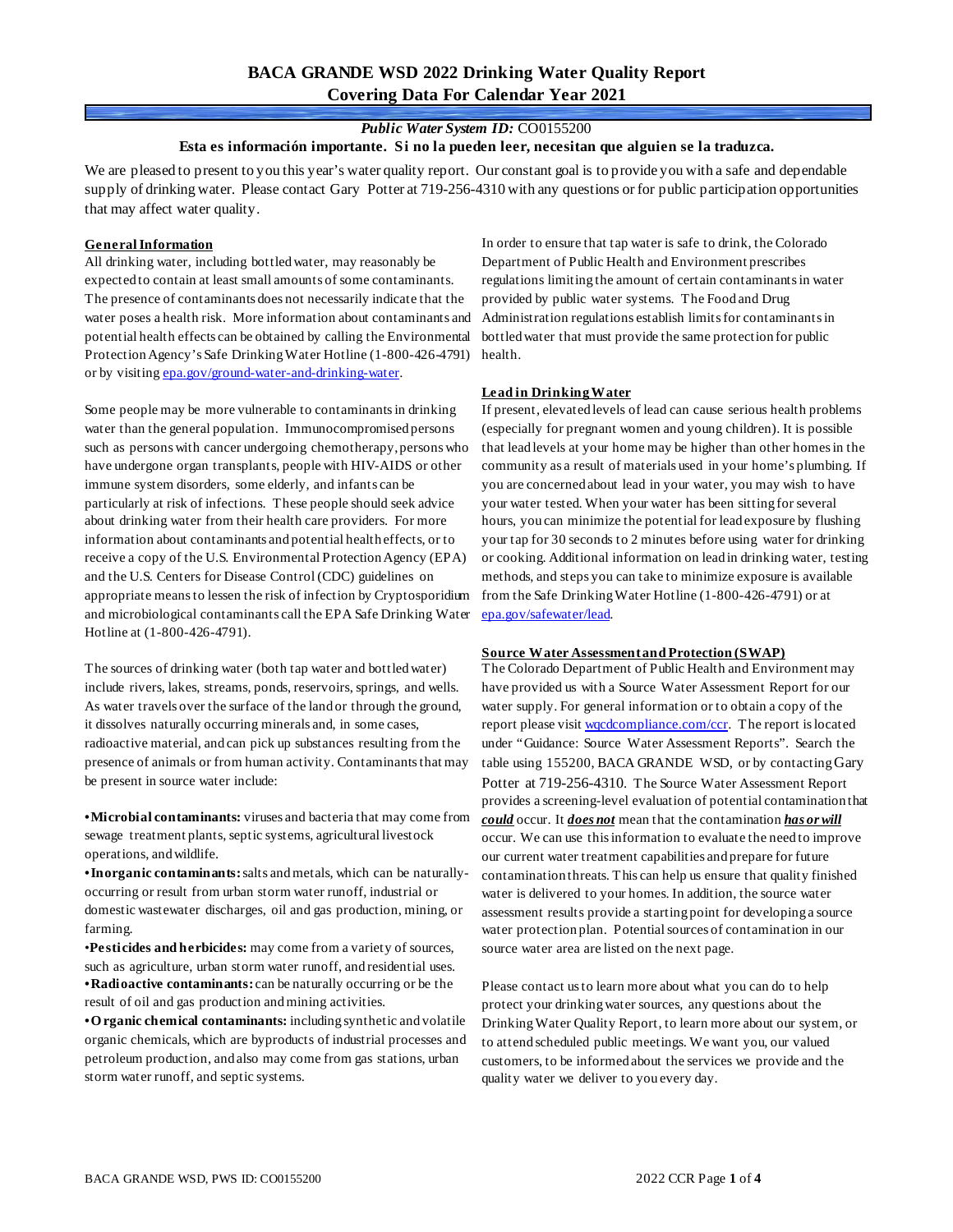## **Our Water Sources**

| Sources (Water Type - Source Type) | Potential Source(s) of Contamination                           |
|------------------------------------|----------------------------------------------------------------|
| MOTEL WELL NO 1 (Groundwater-Well) | Existing/Abandoned Mine Sites, Other Facilities, Low Intensity |
| WELL NO 18 (Groundwater-Well)      | Residential, Row Crops, Pasture / Hay, Deciduous Forest,       |
| WELL NO 17 (Groundwater-Well)      | Evergreen Forest, Mixed Forest, Septic Systems, Road Miles     |

## **Terms and Abbreviations**

- **Maximum Contaminant Level (MCL)** − The highest level of a contaminant allowed in drinking water.
- **Treatment Technique (TT)** − A required process intended to reduce the level of a contaminant in drinking water.
- **Health-Based**− A violation of either a MCL or TT.
- **Non-Health-Based**− A violation that is not a MCL or TT.
- **Action Level (AL)** − The concentration of a contaminant which, if exceeded, triggers treatment and other regulatory requirements.
- **Maximum Residual Disinfectant Level (MRDL)** − The highest level of a disinfectant allowed in drinking water. There is convincing evidence that addition of a disinfectant is necessary for control of microbial contaminants.
- **Maximum Contaminant Level Goal (MCLG)** − The level of a contaminant in drinking water below which there is no known or expected risk to health. MCLGs allow for a margin of safety.
- **Maximum Residual Disinfectant Level Goal (MRDLG)** − The level of a drinking water disinfectant, below which there is no known or expected risk to health. MRDLGs do not reflect the benefits of the use of disinfectants to control microbial contaminants.
- **Violation (No Abbreviation)** − Failure to meet a Colorado Primary Drinking Water Regulation.
- **Formal Enforcement Action (No Abbreviation)** − Escalated action taken by the State (due to the risk to public health, or number or severity of violations) to bring a non-compliant water system back into compliance.
- **Variance and Exemptions (V/E)** − Department permission not to meet a MCL or treatment technique under certain conditions.
- **Gross Alpha (No Abbreviation)** − Gross alpha particle activity compliance value. It includes radium-226, but excludes radon 222, and uranium.
- **Picocuries per liter (pCi/L)** − Measure of the radioactivity in water.
- **Nephelometric Turbidity Unit (NTU)** − Measure of the clarity or cloudiness of water. Turbidity in excess of 5 NTU is just noticeable to the typical person.
- **Compliance Value (No Abbreviation)** Single or calculated value used to determine if regulatory contaminant level (e.g. MCL) is met. Examples of calculated values are the  $90<sup>th</sup>$  Percentile, Running Annual Average (RAA) and Locational Running Annual Average (LRAA).
- **Average (x-bar)** − Typical value.
- **Range (R)**  $-$  Lowest value to the highest value.
- **Sample Size (n)** − Number or count of values (i.e. number of water samples collected).
- **TT** Treatment Technique
- **Parts per million = Milligrams per liter (ppm = mg/L)** − One part per million corresponds to one minute in two years or a single penny in \$10,000.
- **Parts per billion = Micrograms per liter (ppb = ug/L)** − One part per billion corresponds to one minute in 2,000 years, or a single penny in \$10,000,000.
- **Not Applicable**  $(N/A)$  Does not apply or not available.
- **Level 1 Assessment** A study of the water system to identify potential problems and determine (if possible) why total coliform bacteria have been found in our water system.
- **Level 2 Assessment** A very detailed study of the water system to identify potential problems and determine (if possible) why an E. coli MCL violation has occurred and/or why total coliform bacteria have been found in our water system on multiple occasions.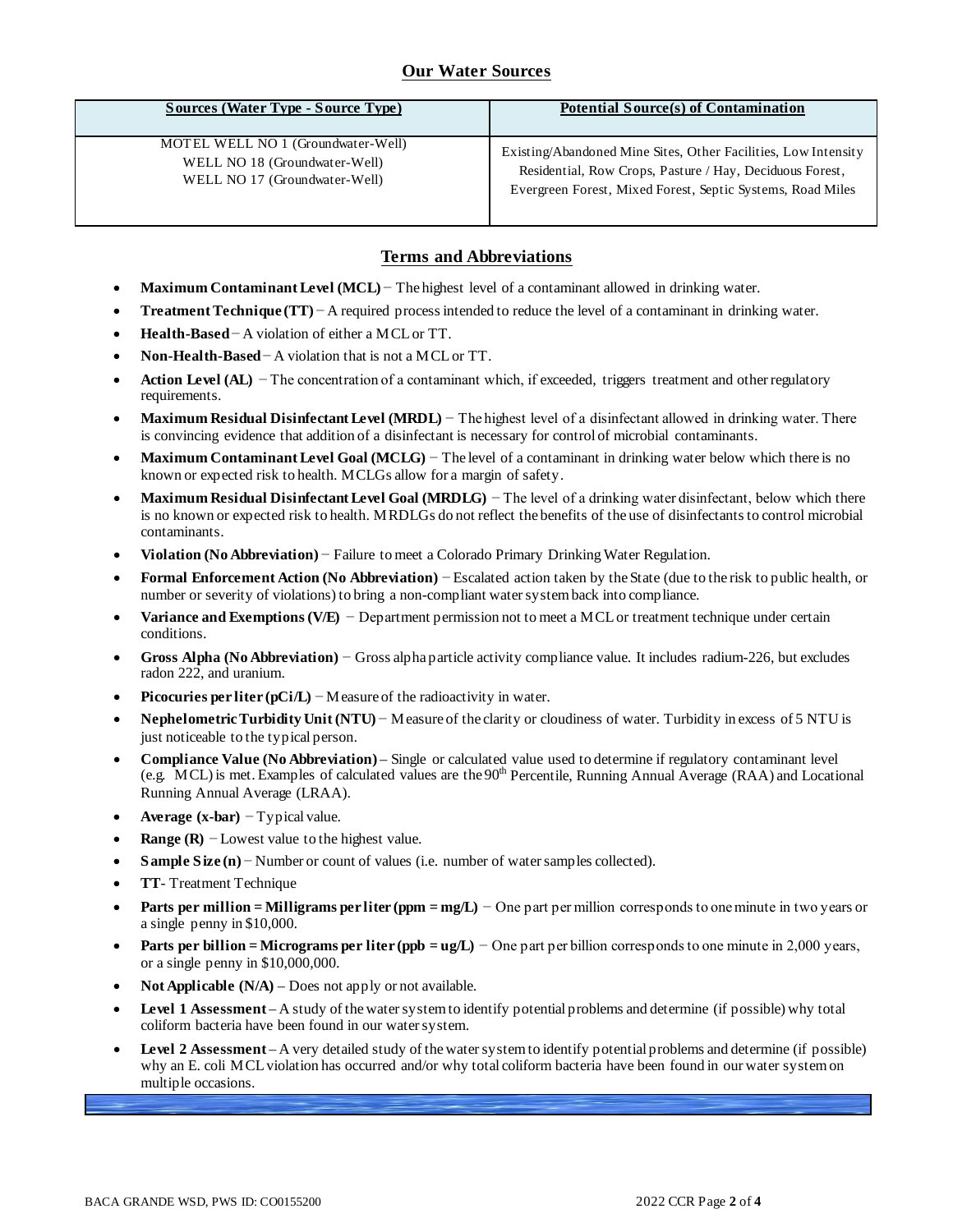## **Detected Contaminants**

BACA GRANDE WSD routinely monitors for contaminants in your drinking water according to Federal and State laws. The following table(s) show all detections found in the period of January 1 to December 31, 2021 unless otherwise noted. The State of Colorado requires us to monitor for certain contaminants less than once per year because the concentrations of these contaminants are not expected to vary significantly from year to year, or the system is not considered vulnerable to this type of contamination. Therefore, some of our data, though representative, may be more than one year old. Violations and Formal Enforcement Actions, if any, are reported in the next section of this report.

**Note:** Only detected contaminants sampled within the last 5 years appear in this report. If no tables appear in this section then no contaminants were detected in the last round of monitoring.

| Disinfectants Sampled in the Distribution System<br><b>TT Requirement:</b> At least 95% of samples per period (month or quarter) must be at least 0.2 ppm $\overline{OR}$<br>If sample size is less than 40 no more than 1 sample is below $0.2$ ppm<br>Typical Sources: Water additive used to control microbes |                              |                                                                     |                          |             |                  |             |  |  |  |
|------------------------------------------------------------------------------------------------------------------------------------------------------------------------------------------------------------------------------------------------------------------------------------------------------------------|------------------------------|---------------------------------------------------------------------|--------------------------|-------------|------------------|-------------|--|--|--|
| <b>Disinfectant</b>                                                                                                                                                                                                                                                                                              | <b>Time Period</b>           | <b>Results</b>                                                      | <b>Number of Samples</b> | Sample      |                  | <b>MRDL</b> |  |  |  |
| <b>Name</b>                                                                                                                                                                                                                                                                                                      |                              |                                                                     | <b>Below Level</b>       | <b>Size</b> | <b>Violation</b> |             |  |  |  |
| Chlorine                                                                                                                                                                                                                                                                                                         | 01/01/2021<br>To<br>12/31/21 | Lowest period percentage of samples<br>meeting TT requirement: 100% | $\left($                 | 24          | N <sub>o</sub>   | $4.0$ ppm   |  |  |  |

|                     | Lead and Copper Sampled in the Distribution System |                                |                       |                           |                                      |                                       |                                                    |                                                                               |  |  |
|---------------------|----------------------------------------------------|--------------------------------|-----------------------|---------------------------|--------------------------------------|---------------------------------------|----------------------------------------------------|-------------------------------------------------------------------------------|--|--|
| Contaminant<br>Name | Time<br>Period                                     | 90 <sup>th</sup><br>Percentile | Sample<br><b>Size</b> | Unit of<br><b>Measure</b> | 90 <sup>th</sup><br>Percentile<br>AI | Sample<br><b>Sites</b><br>Above<br>AL | 90 <sup>th</sup><br>Percentile<br>AL<br>Exceedance | <b>Typical Sources</b>                                                        |  |  |
| Copper              | 05/18/2021<br>to<br>06/01/2021                     | 0.82                           | 20                    | ppm                       | 1.3                                  | $\overline{0}$                        | No                                                 | Corrosion of<br>household plumbing<br>systems; Erosion of<br>natural deposits |  |  |
| Lead                | 10/25/2021<br>to<br>11/15/2021                     | $\overline{3}$                 | 20                    | ppb                       | $\overline{15}$                      | $\overline{0}$                        | $\overline{No}$                                    | Corrosion of<br>household plumbing<br>systems; Erosion of<br>natural deposits |  |  |
| Copper              | 10/25/2021<br>to<br>11/15/2021                     | 0.66                           | 20                    | ppm                       | 1.3                                  | $\overline{0}$                        | N <sub>0</sub>                                     | Corrosion of<br>household plumbing<br>systems; Erosion of<br>natural deposits |  |  |
| Lead                | 05/18/2021<br>to<br>06/01/2021                     | 3                              | 20                    | ppb                       | 15                                   | $\overline{0}$                        | $\overline{N_0}$                                   | Corrosion of<br>household plumbing<br>systems; Erosion of<br>natural deposits |  |  |